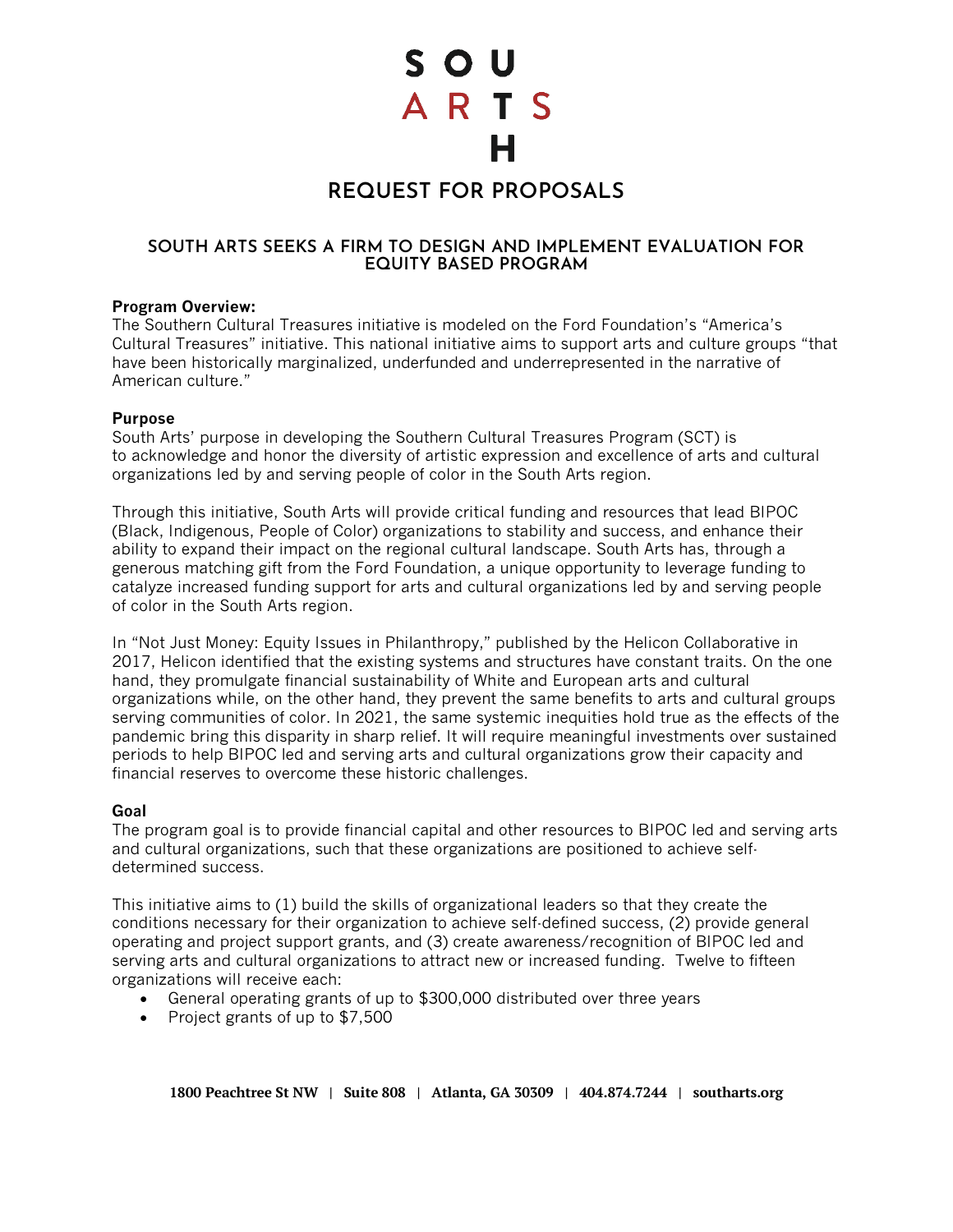- Support to achieve stabilization and growth, and
- Networking, cohort building, and knowledge sharing

# **Program Timeframe (Tentative):**

## **2022-2023**

- Spring/Summer 2022 Organization onboarding, agreement on approach to assessment, evaluation
- Summer/Fall 2022 Hold one-on-one conversations with each organization for organizational assessment. Convene virtually to discuss expectations and aspirations,
- Winter/Spring 2023 Convene virtually for first learning experience
- Summer 2023 Convene virtually for second learning experience. Engage one-on-one consulting
- Fall/Winter 2023 Convene *in-person* for third learning experience. Engage one-on-one consulting. Conduct assessment/evaluation/check-in

## **2023-2024**

- Fall/Winter 2023 Convene virtually for fourth learning experience. Engage one-on-one consulting
- Winter/Spring 2024 Convene virtually for fifth learning experience. Conduct assessment/evaluation/check-in
- Summer 2024 Convene virtually for sixth learning experience. Engage one-on-one consulting
- Fall/Winter 2024 Convene *in-person* for seventh learning experience. Engage one-on-one consulting. Conduct assessment/evaluation/check-in

## **2024-2025**

- Fall/Winter 2024 Convene virtually for eighth learning experience. Engage one-on-one consulting
- Winter/Spring 2025 Convene virtually for final learning experience. Conduct assessment/evaluation/check-in

## **Program Outcomes:**

South Arts anticipates that after three years, the sixteen participating organizations will be better resourced for long term stability and self-defined success. as well as enhance their ability to expand their impact on the regional cultural landscape.

## **Consultant Scope of Work:**

In our effort to assist sixteen organizations achieve **self-determined success**, we are seeking a qualified consultant/firm to **design** and **provide program evaluation** based on the program's goals and outcomes. The evaluation will need to address/assess the program's effectiveness and allow for South Arts to adjust the program design and professional development curriculum based on the initial findings. As part of the evaluation process, we are seeking a consultant/firm that will:

• Attend up to three in-person/virtual meetings,